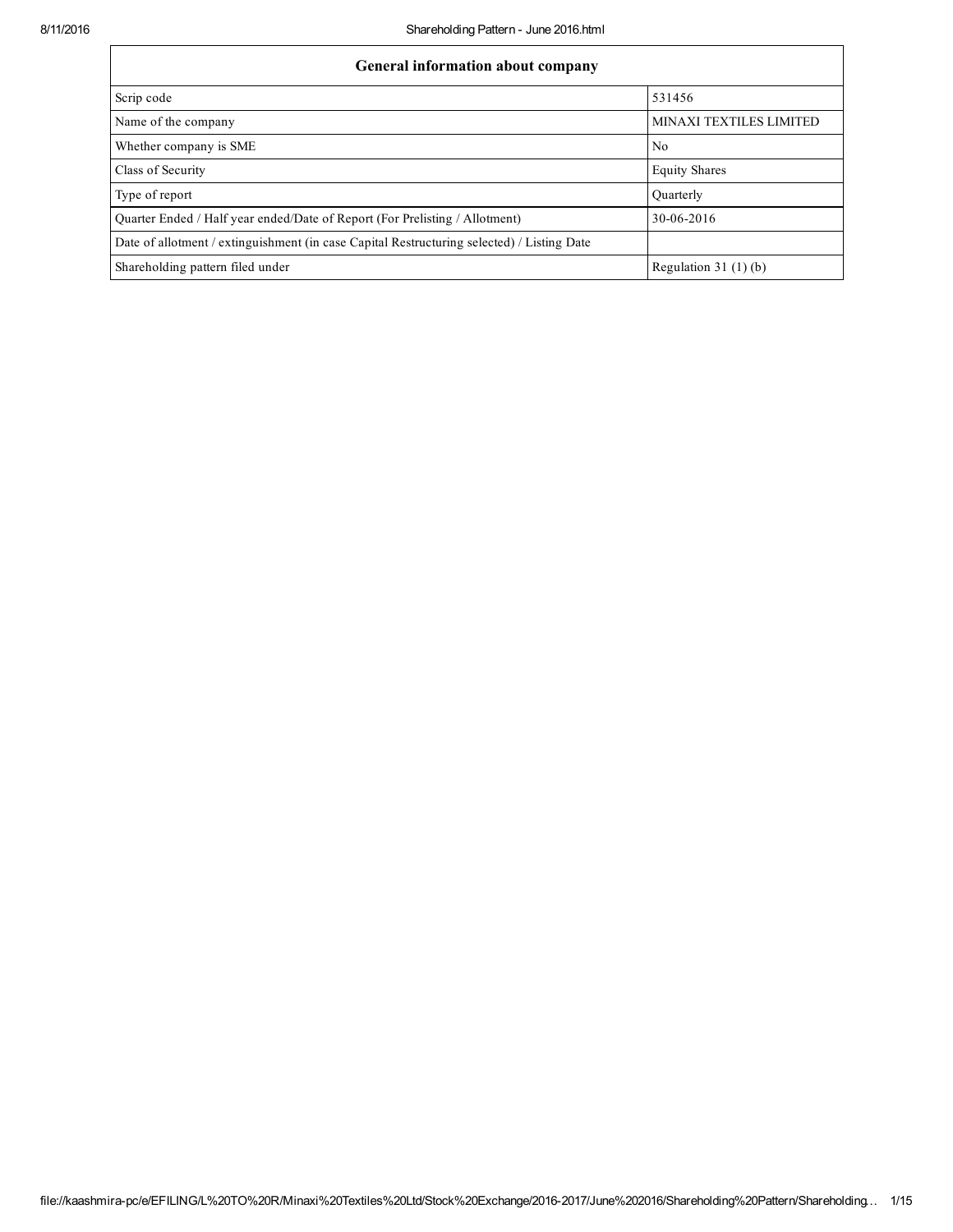| Sr. No.         | <b>Particular</b>                                                                      | Yes/No         |
|-----------------|----------------------------------------------------------------------------------------|----------------|
|                 | Whether the Listed Entity has issued any partly paid up shares?                        | N <sub>0</sub> |
| $\overline{2}$  | Whether the Listed Entity has issued any Convertible Securities?                       | No             |
| $\overline{3}$  | Whether the Listed Entity has issued any Warrants?                                     | N <sub>0</sub> |
| $\overline{4}$  | Whether the Listed Entity has any shares against which depository receipts are issued? | N <sub>0</sub> |
| $\overline{5}$  | Whether the Listed Entity has any shares in locked-in?                                 | N <sub>0</sub> |
| $6\overline{6}$ | Whether any shares held by promoters are pledge or otherwise encumbered?               | N <sub>0</sub> |
| $\overline{7}$  | Whether company has equity shares with differential voting rights?                     | No             |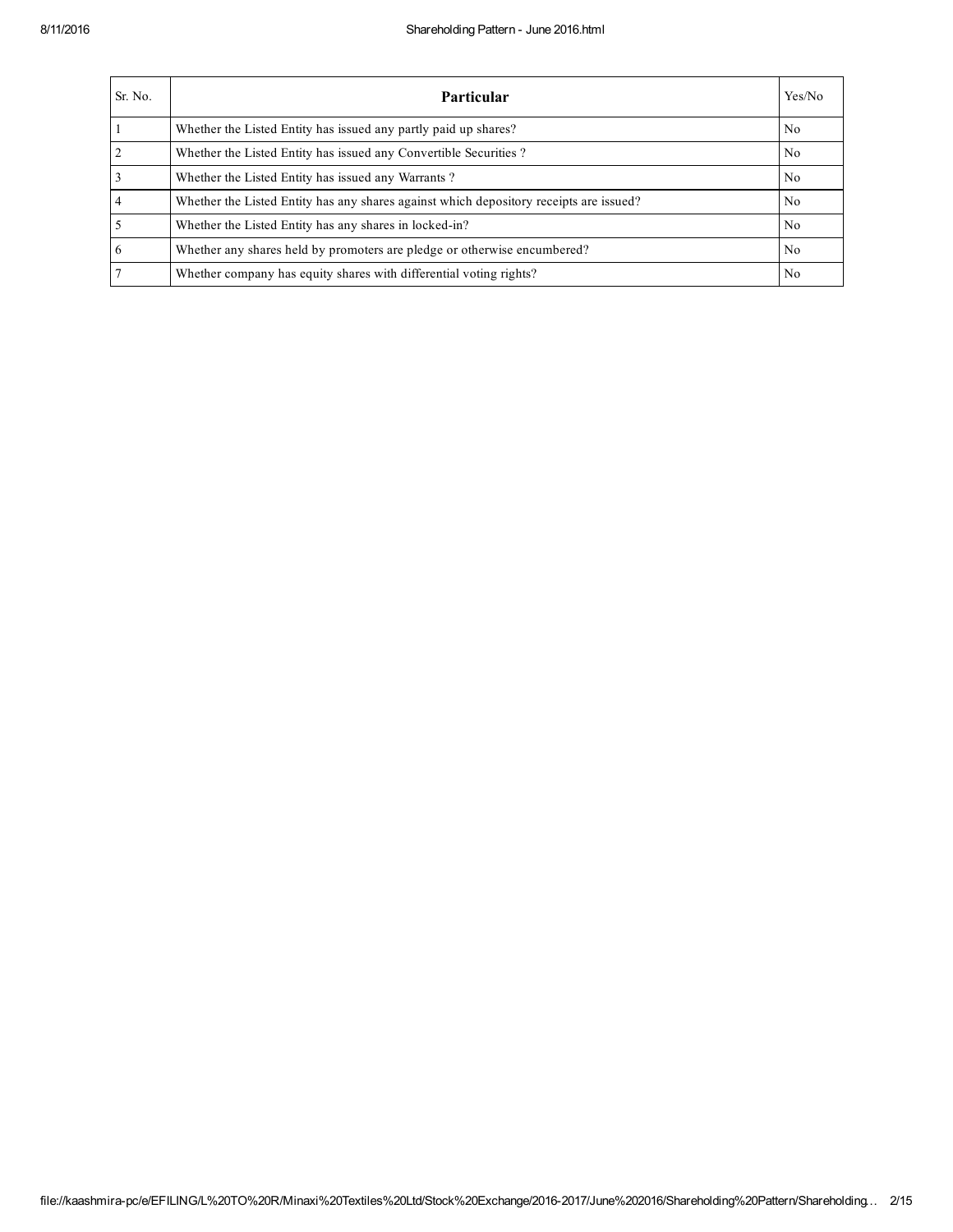|                 | Category                                | Nos. Of      | No. of<br>fully paid  | No. Of<br>Partly<br>paid-up | No. Of<br>shares         | Total nos.<br>shares         | Shareholding as a<br>% of total no. of | Number of Voting Rights held in each<br>class of securities (IX) |               |          |                     |
|-----------------|-----------------------------------------|--------------|-----------------------|-----------------------------|--------------------------|------------------------------|----------------------------------------|------------------------------------------------------------------|---------------|----------|---------------------|
| Category<br>(I) | of<br>shareholder                       | shareholders | up equity             | equity                      | underlying<br>Depository | held (VII)                   | shares (calculated<br>as per SCRR,     | No of Voting (XIV) Rights                                        |               |          | Total as            |
|                 | (II)                                    | (III)        | shares<br>held $(IV)$ | shares<br>held<br>(V)       | Receipts<br>(VI)         | $= (IV) +$<br>$(V)$ + $(VI)$ | 1957) (VIII) As a<br>% of $(A+B+C2)$   | Class eg:<br>X                                                   | Class<br>eg:y | Total    | a % of<br>$(A+B+C)$ |
| (A)             | Promoter<br>&<br>Promoter<br>Group      | 6            | 18830337              |                             |                          | 18830337                     | 38.11                                  | 18830337                                                         |               | 18830337 | 38.11               |
| (B)             | Public                                  | 4344         | 30585663              |                             |                          | 30585663                     | 61.89                                  | 30585663                                                         |               | 30585663 | 61.89               |
| (C)             | Non<br>Promoter-<br>Non Public          |              |                       |                             |                          |                              |                                        |                                                                  |               |          |                     |
| (C1)            | <b>Shares</b><br>underlying<br>DRs      |              |                       |                             |                          |                              |                                        |                                                                  |               |          |                     |
| (C2)            | Shares held<br>by<br>Employee<br>Trusts |              |                       |                             |                          |                              |                                        |                                                                  |               |          |                     |
|                 | Total                                   | 4350         | 49416000              |                             |                          | 49416000                     |                                        | 49416000                                                         |               | 49416000 | 100                 |

## Table I - Summary Statement holding of specified securities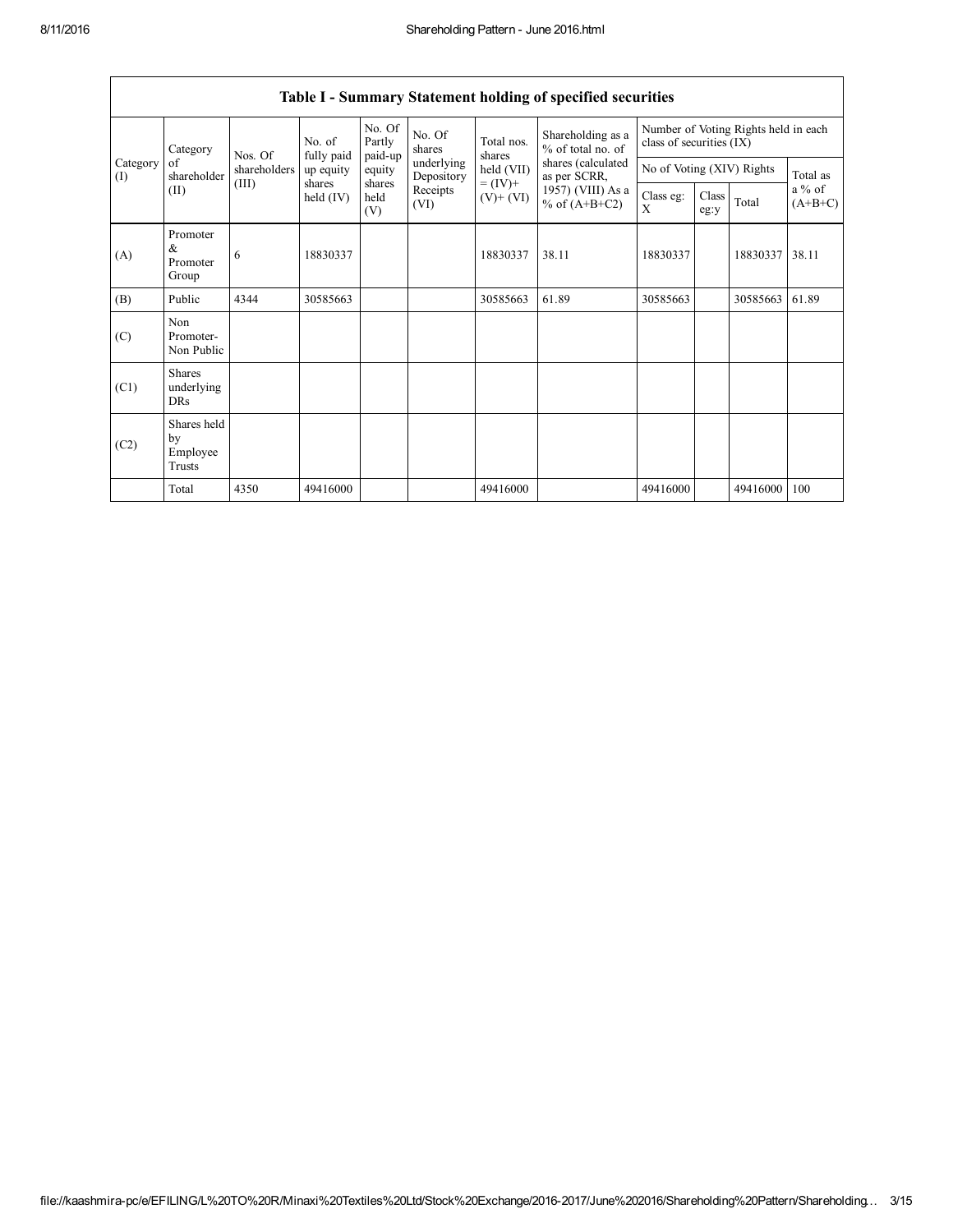$\mathsf{r}$ 

|                 |                                                |                                                                                                                                                                         |                                                  |                                                                                             | Table I - Summary Statement holding of specified securities                      |                                                         |            |                                                                               |                                |                                       |
|-----------------|------------------------------------------------|-------------------------------------------------------------------------------------------------------------------------------------------------------------------------|--------------------------------------------------|---------------------------------------------------------------------------------------------|----------------------------------------------------------------------------------|---------------------------------------------------------|------------|-------------------------------------------------------------------------------|--------------------------------|---------------------------------------|
| Category<br>(I) | Category<br>of<br>shareholder<br>(II)          | No. Of<br>No. of<br><b>Shares</b><br><b>Shares</b><br>Underlying<br>Underlying<br>Outstanding<br>Outstanding<br>convertible<br>Warrants<br>securities<br>$(X_i)$<br>(X) |                                                  | No. Of Shares<br>Underlying<br>Outstanding<br>convertible                                   | Shareholding, as a<br>% assuming full<br>conversion of<br>convertible securities | Number of<br>Locked in<br>shares (XII)                  |            | Number of<br><b>Shares</b><br>pledged or<br>otherwise<br>encumbered<br>(XIII) |                                | Number of<br>equity shares<br>held in |
|                 |                                                |                                                                                                                                                                         | securities and<br>No. Of<br>Warrants (Xi)<br>(a) | (as a percentage of<br>diluted share capital)<br>$(XI) = (VII)+(X) As a$<br>% of $(A+B+C2)$ | No.<br>(a)                                                                       | As a<br>$%$ of<br>total<br><b>Shares</b><br>held<br>(b) | No.<br>(a) | As a<br>$%$ of<br>total<br><b>Shares</b><br>held<br>(b)                       | dematerialized<br>form $(XIV)$ |                                       |
| (A)             | Promoter &<br>Promoter<br>Group                |                                                                                                                                                                         |                                                  |                                                                                             | 38.11                                                                            |                                                         |            |                                                                               |                                | 18808337                              |
| (B)             | Public                                         |                                                                                                                                                                         |                                                  |                                                                                             | 61.89                                                                            |                                                         |            |                                                                               |                                | 28669063                              |
| (C)             | Non<br>Promoter-<br>Non Public                 |                                                                                                                                                                         |                                                  |                                                                                             |                                                                                  |                                                         |            |                                                                               |                                |                                       |
| (C1)            | <b>Shares</b><br>underlying<br><b>DRs</b>      |                                                                                                                                                                         |                                                  |                                                                                             |                                                                                  |                                                         |            |                                                                               |                                |                                       |
| (C2)            | Shares held<br>by<br>Employee<br><b>Trusts</b> |                                                                                                                                                                         |                                                  |                                                                                             |                                                                                  |                                                         |            |                                                                               |                                |                                       |
|                 | Total                                          |                                                                                                                                                                         |                                                  |                                                                                             |                                                                                  |                                                         |            |                                                                               |                                | 47477400                              |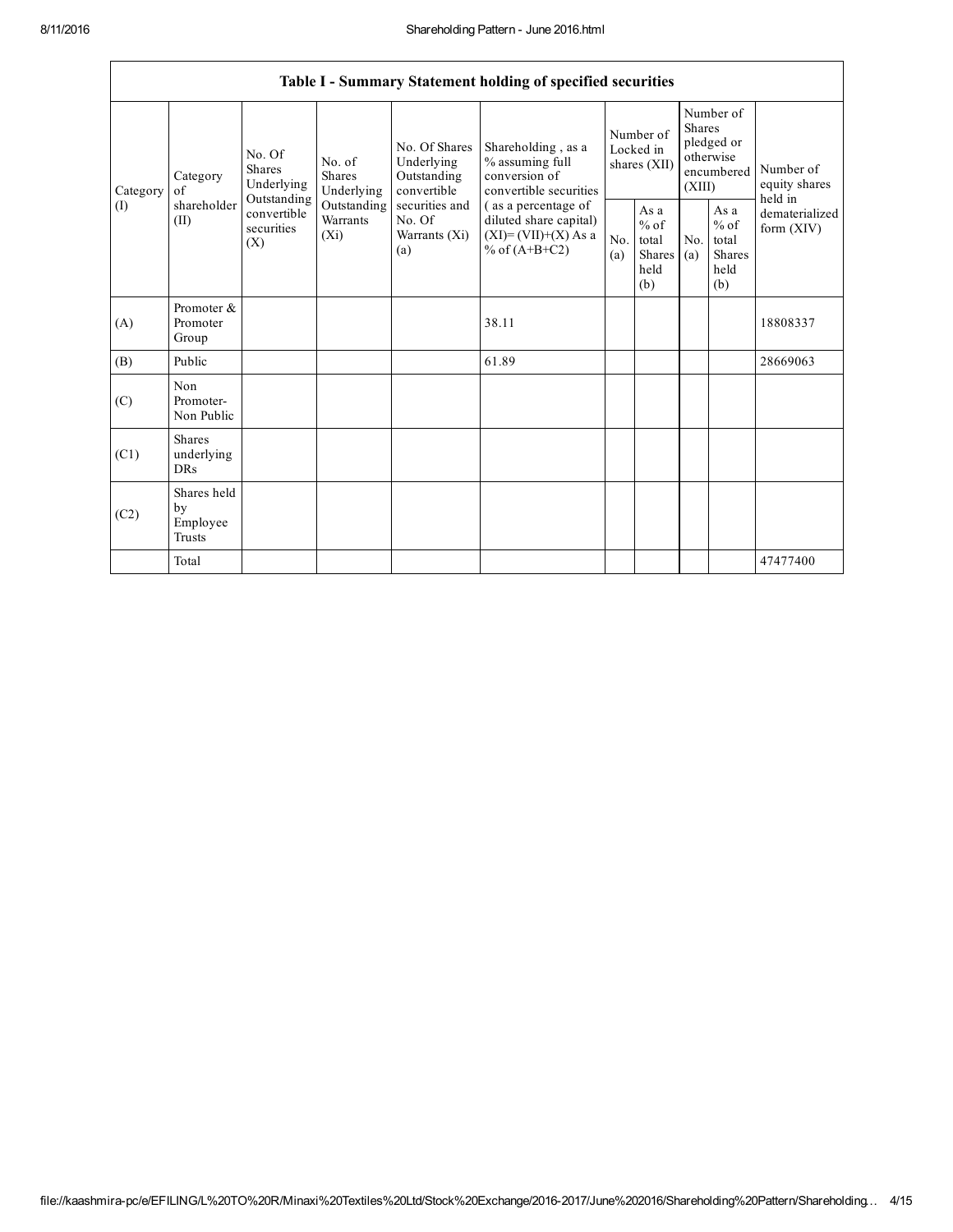|                                                                                                | Table II - Statement showing shareholding pattern of the Promoter and Promoter Group                                |                                                                                      |                                                  |                            |                                    |                             |                                                  |                                                                  |               |                |                           |
|------------------------------------------------------------------------------------------------|---------------------------------------------------------------------------------------------------------------------|--------------------------------------------------------------------------------------|--------------------------------------------------|----------------------------|------------------------------------|-----------------------------|--------------------------------------------------|------------------------------------------------------------------|---------------|----------------|---------------------------|
|                                                                                                |                                                                                                                     |                                                                                      |                                                  | No.<br><b>Of</b><br>Partly | No. Of                             | Total<br>nos.               | Shareholding<br>as a % of<br>total no. of        | Number of Voting Rights held in each<br>class of securities (IX) |               |                |                           |
| Sr.                                                                                            | Category &<br>Name of the<br>Shareholders (I)                                                                       | Nos. Of<br>shareholders<br>(III)                                                     | No. of<br>fully paid<br>up equity<br>shares held | paid-<br>up<br>equity      | shares<br>underlying<br>Depository | shares<br>held<br>$(VII) =$ | shares<br>(calculated<br>as per                  | No of Voting (XIV) Rights                                        |               |                | Total<br>as a %<br>of     |
|                                                                                                |                                                                                                                     |                                                                                      | (IV)                                             | shares<br>held<br>(V)      | Receipts<br>(VI)                   | $(IV)+$<br>$(V)$ +<br>(VI)  | SCRR,<br>1957) (VIII)<br>As a % of<br>$(A+B+C2)$ | Class eg: X                                                      | Class<br>eg:y | Total          | Total<br>Voting<br>rights |
| A                                                                                              |                                                                                                                     | Table II - Statement showing shareholding pattern of the Promoter and Promoter Group |                                                  |                            |                                    |                             |                                                  |                                                                  |               |                |                           |
| (1)                                                                                            | Indian                                                                                                              |                                                                                      |                                                  |                            |                                    |                             |                                                  |                                                                  |               |                |                           |
| (a)                                                                                            | Individuals/Hindu<br>undivided Family                                                                               | 6                                                                                    | 18830337                                         |                            |                                    | 18830337                    | 38.11                                            | 18830337                                                         |               | 18830337       | 38.11                     |
| Sub-Total<br>(A)(1)                                                                            |                                                                                                                     | 6                                                                                    | 18830337                                         |                            |                                    | 18830337                    | 38.11                                            | 18830337                                                         |               | 18830337       | 38.11                     |
| (2)                                                                                            | Foreign                                                                                                             |                                                                                      |                                                  |                            |                                    |                             |                                                  |                                                                  |               |                |                           |
| Total<br>Shareholding<br>of Promoter<br>and<br>Promoter<br>Group $(A)=$<br>$(A)(1)+(A)$<br>(2) |                                                                                                                     | 6                                                                                    | 18830337                                         |                            |                                    | 18830337                    | 38.11                                            | 18830337                                                         |               | 18830337       | 38.11                     |
| $\, {\bf B}$                                                                                   | Table III - Statement showing shareholding pattern of the Public shareholder                                        |                                                                                      |                                                  |                            |                                    |                             |                                                  |                                                                  |               |                |                           |
| (1)                                                                                            | Institutions                                                                                                        |                                                                                      |                                                  |                            |                                    |                             |                                                  |                                                                  |               |                |                           |
| (3)                                                                                            | Non-institutions                                                                                                    |                                                                                      |                                                  |                            |                                    |                             |                                                  |                                                                  |               |                |                           |
| (a(i))                                                                                         | Individuals -<br>i.Individual<br>shareholders<br>holding nominal<br>share capital up<br>to Rs. 2 lakhs.             | 4231                                                                                 | 20498787                                         |                            |                                    | 20498787                    | 41.48                                            | 20498787                                                         |               | 20498787 41.48 |                           |
| (a(ii))                                                                                        | Individuals - ii.<br>Individual<br>shareholders<br>holding nominal<br>share capital in<br>excess of Rs. 2<br>lakhs. | 10                                                                                   | 6485630                                          |                            |                                    | 6485630                     | 13.12                                            | 6485630                                                          |               | 6485630        | 13.12                     |
| (e)                                                                                            | Any Other<br>(specify)                                                                                              | 103                                                                                  | 3601246                                          |                            |                                    | 3601246                     | 7.29                                             | 3601246                                                          |               | 3601246        | 7.29                      |
| Sub-Total<br>(B)(3)                                                                            |                                                                                                                     | 4344                                                                                 | 30585663                                         |                            |                                    | 30585663                    | 61.89                                            | 30585663                                                         |               | 30585663       | 61.89                     |
| <b>Total Public</b><br>Shareholding<br>$(B)=(B)(1)+$<br>$(B)(2)+(B)$<br>(3)                    |                                                                                                                     | 4344                                                                                 | 30585663                                         |                            |                                    | 30585663                    | 61.89                                            | 30585663                                                         |               | 30585663       | 61.89                     |
| $\mathbf C$                                                                                    | Table IV - Statement showing shareholding pattern of the Non Promoter- Non Public shareholder                       |                                                                                      |                                                  |                            |                                    |                             |                                                  |                                                                  |               |                |                           |
| Total (<br>$A+B+C2$ )                                                                          |                                                                                                                     | 4350                                                                                 | 49416000                                         |                            |                                    | 49416000                    | 100                                              | 49416000                                                         |               | 49416000       | 100                       |
| Total<br>$(A+B+C)$                                                                             |                                                                                                                     | 4350                                                                                 | 49416000                                         |                            |                                    | 49416000                    |                                                  | 49416000                                                         |               | 49416000       | 100                       |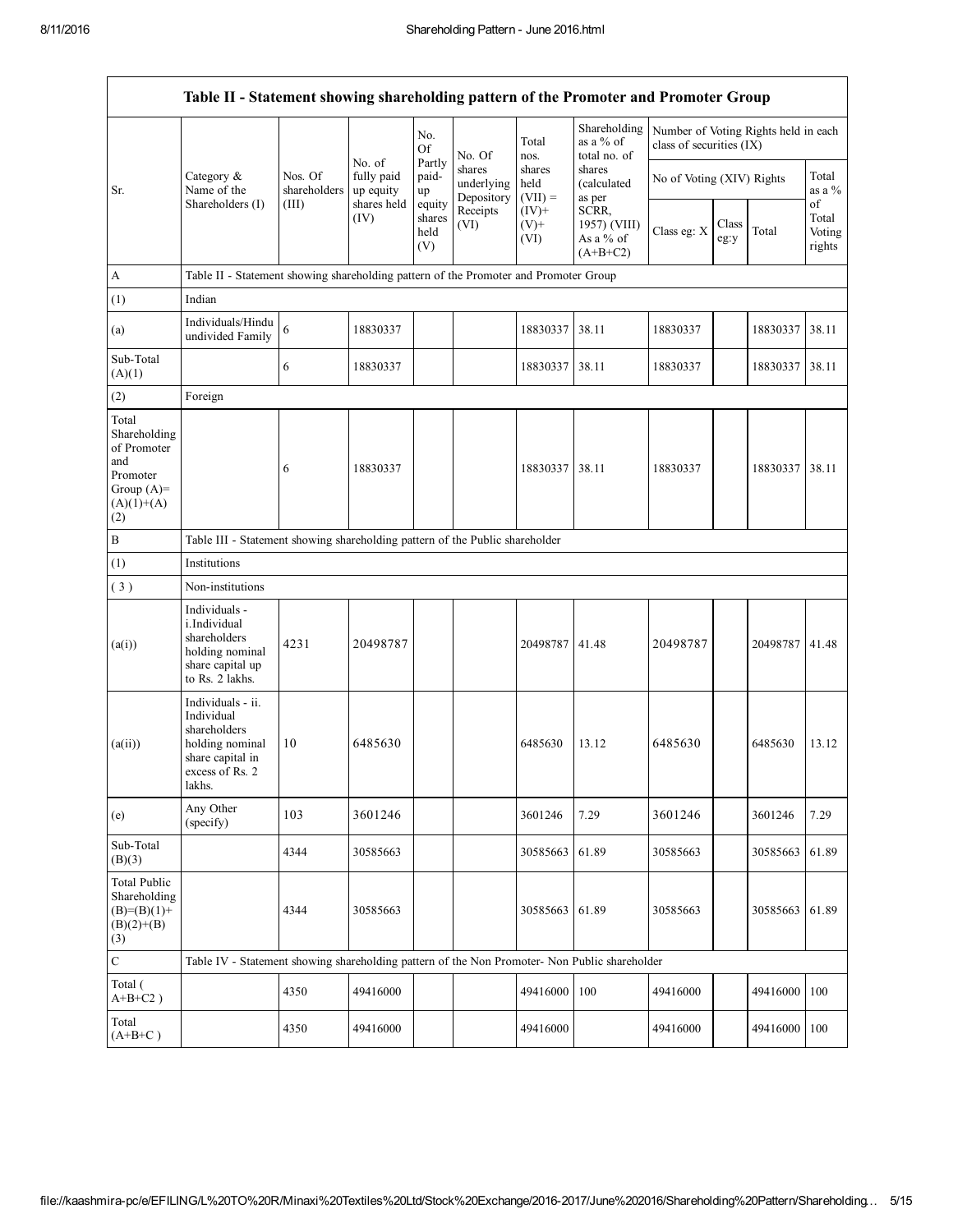|                                                                                         | Table II - Statement showing shareholding pattern of the Promoter and Promoter Group                                                                                    |                                                           |                                                                                 |                                                                                               |  |                                                                               |            |                                                  |                              |  |
|-----------------------------------------------------------------------------------------|-------------------------------------------------------------------------------------------------------------------------------------------------------------------------|-----------------------------------------------------------|---------------------------------------------------------------------------------|-----------------------------------------------------------------------------------------------|--|-------------------------------------------------------------------------------|------------|--------------------------------------------------|------------------------------|--|
| Sr.                                                                                     | No. Of<br>No. of<br><b>Shares</b><br><b>Shares</b><br>Underlying<br>Underlying<br>Outstanding<br>Outstanding<br>convertible<br>Warrants<br>securities<br>$(X_i)$<br>(X) | No. Of Shares<br>Underlying<br>Outstanding<br>convertible | Shareholding, as a %<br>assuming full conversion<br>of convertible securities ( | Number of<br>Locked in<br>shares $(XII)$                                                      |  | Number of<br><b>Shares</b><br>pledged or<br>otherwise<br>encumbered<br>(XIII) |            | Number of<br>equity shares<br>held in            |                              |  |
|                                                                                         |                                                                                                                                                                         |                                                           | securities and<br>No. Of Warrants<br>(Xi)(a)                                    | as a percentage of diluted<br>share capital) $(XI) = (VII) +$<br>$(X)$ As a % of $(A+B+C2)$   |  | As a<br>$%$ of<br>total<br>Shares<br>held<br>(b)                              | No.<br>(a) | As a<br>$%$ of<br>total<br>Shares<br>held<br>(b) | dematerialized<br>form (XIV) |  |
| A                                                                                       |                                                                                                                                                                         |                                                           |                                                                                 | Table II - Statement showing shareholding pattern of the Promoter and Promoter Group          |  |                                                                               |            |                                                  |                              |  |
| (1)                                                                                     | Indian                                                                                                                                                                  |                                                           |                                                                                 |                                                                                               |  |                                                                               |            |                                                  |                              |  |
| (a)                                                                                     |                                                                                                                                                                         |                                                           |                                                                                 | 38.11                                                                                         |  |                                                                               |            |                                                  | 18808337                     |  |
| Sub-Total (A)<br>(1)                                                                    |                                                                                                                                                                         |                                                           |                                                                                 | 38.11                                                                                         |  |                                                                               |            |                                                  | 18808337                     |  |
| (2)                                                                                     | Foreign                                                                                                                                                                 |                                                           |                                                                                 |                                                                                               |  |                                                                               |            |                                                  |                              |  |
| Total<br>Shareholding<br>of Promoter<br>and Promoter<br>Group $(A)=$<br>$(A)(1)+(A)(2)$ |                                                                                                                                                                         |                                                           |                                                                                 | 38.11                                                                                         |  |                                                                               |            |                                                  | 18808337                     |  |
| $\, {\bf B}$                                                                            |                                                                                                                                                                         |                                                           |                                                                                 | Table III - Statement showing shareholding pattern of the Public shareholder                  |  |                                                                               |            |                                                  |                              |  |
| (1)                                                                                     | Institutions                                                                                                                                                            |                                                           |                                                                                 |                                                                                               |  |                                                                               |            |                                                  |                              |  |
| (3)                                                                                     | Non-institutions                                                                                                                                                        |                                                           |                                                                                 |                                                                                               |  |                                                                               |            |                                                  |                              |  |
| (a(i))                                                                                  |                                                                                                                                                                         |                                                           |                                                                                 | 41.48                                                                                         |  |                                                                               |            |                                                  | 18662187                     |  |
| (a(ii))                                                                                 |                                                                                                                                                                         |                                                           |                                                                                 | 13.12                                                                                         |  |                                                                               |            |                                                  | 6485630                      |  |
| (e)                                                                                     |                                                                                                                                                                         |                                                           |                                                                                 | 7.29                                                                                          |  |                                                                               |            |                                                  | 3521246                      |  |
| Sub-Total (B)<br>(3)                                                                    |                                                                                                                                                                         |                                                           |                                                                                 | 61.89                                                                                         |  |                                                                               |            |                                                  | 28669063                     |  |
| <b>Total Public</b><br>Shareholding<br>$(B)=(B)(1)+$<br>$(B)(2)+(B)(3)$                 |                                                                                                                                                                         |                                                           |                                                                                 | 61.89                                                                                         |  |                                                                               |            |                                                  | 28669063                     |  |
| $\mathbf C$                                                                             |                                                                                                                                                                         |                                                           |                                                                                 | Table IV - Statement showing shareholding pattern of the Non Promoter- Non Public shareholder |  |                                                                               |            |                                                  |                              |  |
| Total (<br>$A+B+C2$ )                                                                   |                                                                                                                                                                         |                                                           |                                                                                 | 100                                                                                           |  |                                                                               |            |                                                  | 47477400                     |  |
| Total (A+B+C                                                                            |                                                                                                                                                                         |                                                           |                                                                                 |                                                                                               |  |                                                                               |            |                                                  | 47477400                     |  |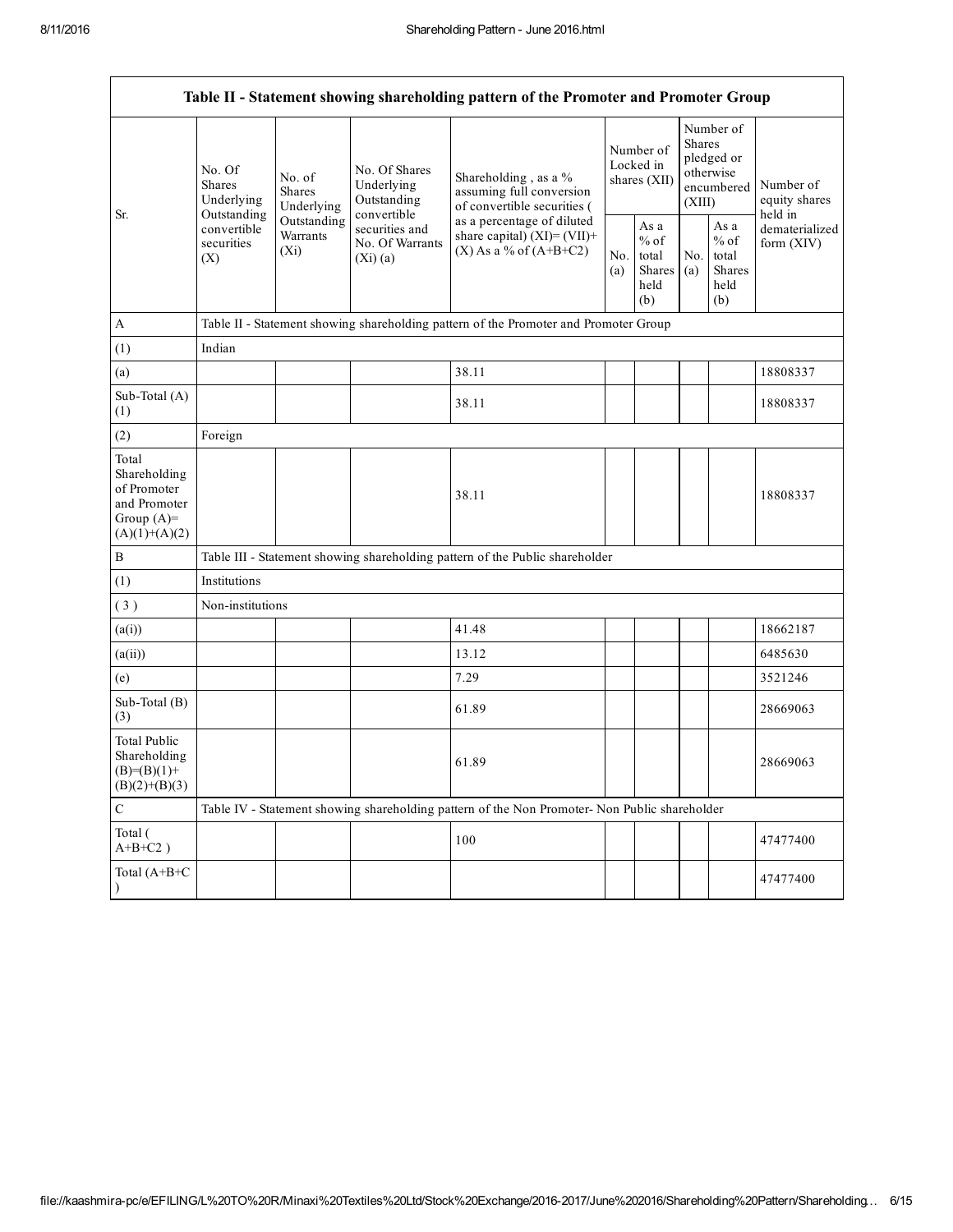| <b>Individuals/Hindu undivided Family</b>                                                                                                                                                |                               |                                                               |                                 |                               |                            |                            |  |  |  |
|------------------------------------------------------------------------------------------------------------------------------------------------------------------------------------------|-------------------------------|---------------------------------------------------------------|---------------------------------|-------------------------------|----------------------------|----------------------------|--|--|--|
| Searial No.                                                                                                                                                                              | $\,1\,$                       | $\boldsymbol{2}$                                              | 3                               | $\overline{4}$                | 5                          | 6                          |  |  |  |
| Name of the<br>Shareholders (I)                                                                                                                                                          | Bharatbhai<br>Prabhudas Patel | Dineshkumar<br>Purusottamdas Patel                            | Kiritkumar<br>Shambhubhai Patel | Nirmal<br>Bharathhai<br>Patel | Kanubhai<br>Somabhai Patel | Sujal<br>Kanubhai<br>Patel |  |  |  |
| PAN $(II)$                                                                                                                                                                               | ABIPP7786M                    | ACEPP2392N                                                    | ACEPP2391R                      | ARWPP5122H                    | AGWPP5449A                 | AGWPP5454F                 |  |  |  |
| No. of fully paid<br>up equity shares<br>held (IV)                                                                                                                                       | 8977834                       | 4459305                                                       | 4162975                         | 812940                        | 321702                     | 95581                      |  |  |  |
| No. Of Partly<br>paid-up equity<br>shares held (V)                                                                                                                                       |                               |                                                               |                                 |                               |                            |                            |  |  |  |
| No. Of shares<br>underlying<br>Depository<br>Receipts (VI)                                                                                                                               |                               |                                                               |                                 |                               |                            |                            |  |  |  |
| Total nos. shares<br>held $(VII) = (IV) +$<br>$(V)$ + $(VI)$                                                                                                                             | 8977834                       | 4459305                                                       | 4162975                         | 812940                        | 321702                     | 95581                      |  |  |  |
| Shareholding as a<br>% of total no. of<br>shares (calculated<br>as per SCRR,<br>1957) (VIII) As a<br>% of $(A+B+C2)$                                                                     | 18.17                         | 9.02                                                          | 8.42                            | 1.65                          | 0.65                       | 0.19                       |  |  |  |
|                                                                                                                                                                                          |                               | Number of Voting Rights held in each class of securities (IX) |                                 |                               |                            |                            |  |  |  |
| Class eg: $X$                                                                                                                                                                            | 8977834                       | 4459305                                                       | 4162975                         | 812940                        | 321702                     | 95581                      |  |  |  |
| Class eg:y                                                                                                                                                                               |                               |                                                               |                                 |                               |                            |                            |  |  |  |
| Total                                                                                                                                                                                    | 8977834                       | 4459305                                                       | 4162975                         | 812940                        | 321702                     | 95581                      |  |  |  |
| Total as a % of<br>Total Voting rights                                                                                                                                                   | 18.17                         | 9.02                                                          | 8.42                            | 1.65                          | 0.65                       | 0.19                       |  |  |  |
| No. Of Shares<br>Underlying<br>Outstanding<br>convertible<br>securities $(X)$                                                                                                            |                               |                                                               |                                 |                               |                            |                            |  |  |  |
| No. of Shares<br>Underlying<br>Outstanding<br>Warrants (Xi)                                                                                                                              |                               |                                                               |                                 |                               |                            |                            |  |  |  |
| No. Of Shares<br>Underlying<br>Outstanding<br>convertible<br>securities and No.<br>Of Warrants (Xi)<br>(a)                                                                               |                               |                                                               |                                 |                               |                            |                            |  |  |  |
| Shareholding, as a<br>% assuming full<br>conversion of<br>convertible<br>securities (as a<br>percentage of<br>diluted share<br>capital) (XI)=<br>$(VII)+(Xi)(a)$ As a<br>% of $(A+B+C2)$ | 18.17                         | 9.02                                                          | 8.42                            | 1.65                          | 0.65                       | 0.19                       |  |  |  |
| Number of Locked in shares (XII)                                                                                                                                                         |                               |                                                               |                                 |                               |                            |                            |  |  |  |
| No. $(a)$                                                                                                                                                                                |                               |                                                               |                                 |                               |                            |                            |  |  |  |
| As a % of total<br>Shares held (b)                                                                                                                                                       |                               |                                                               |                                 |                               |                            |                            |  |  |  |
|                                                                                                                                                                                          |                               | Number of Shares pledged or otherwise encumbered (XIII)       |                                 |                               |                            |                            |  |  |  |
| No. $(a)$                                                                                                                                                                                |                               |                                                               |                                 |                               |                            |                            |  |  |  |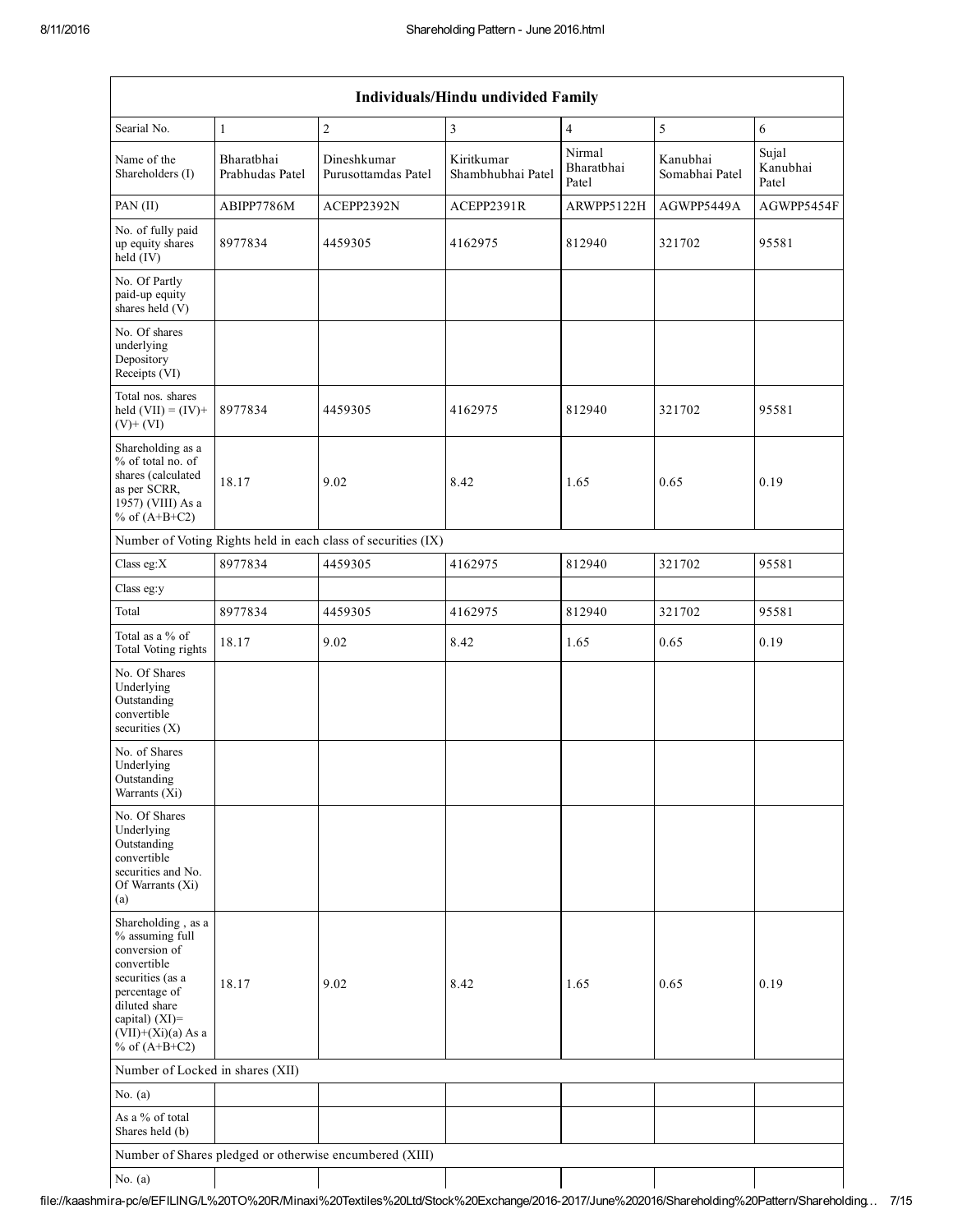## 8/11/2016 Shareholding Pattern - June 2016.html

| As a % of total<br>Shares held (b)                                   |                              |         |         |        |        |       |  |  |  |
|----------------------------------------------------------------------|------------------------------|---------|---------|--------|--------|-------|--|--|--|
| Number of equity<br>shares held in<br>dematerialized<br>form $(XIV)$ | 8977834                      | 4457305 | 4159975 | 812940 | 321702 | 78581 |  |  |  |
|                                                                      | Reason for not providing PAN |         |         |        |        |       |  |  |  |
| Reason for not<br>providing PAN                                      |                              |         |         |        |        |       |  |  |  |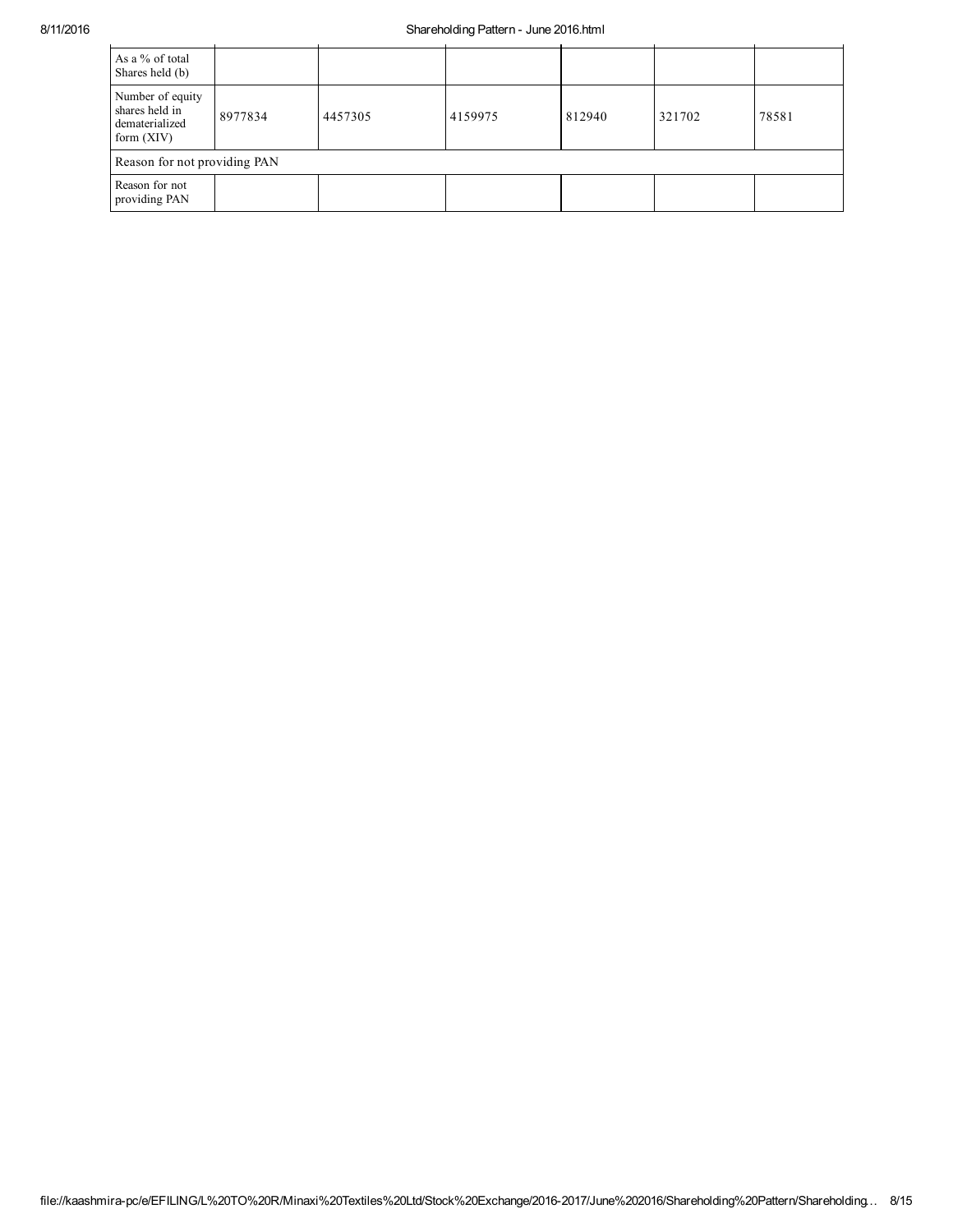|                                                                                                                                                                                          | Individuals/Hindu undivided Family                            |  |  |  |  |  |  |  |  |
|------------------------------------------------------------------------------------------------------------------------------------------------------------------------------------------|---------------------------------------------------------------|--|--|--|--|--|--|--|--|
| Searial No.                                                                                                                                                                              |                                                               |  |  |  |  |  |  |  |  |
| Name of the<br>Shareholders (I)                                                                                                                                                          | Click here to go back                                         |  |  |  |  |  |  |  |  |
| PAN (II)                                                                                                                                                                                 | Total                                                         |  |  |  |  |  |  |  |  |
| No. of fully paid<br>up equity shares<br>$\text{held}(\text{IV})$                                                                                                                        | 18830337                                                      |  |  |  |  |  |  |  |  |
| No. Of Partly<br>paid-up equity<br>shares held $(V)$                                                                                                                                     |                                                               |  |  |  |  |  |  |  |  |
| No. Of shares<br>underlying<br>Depository<br>Receipts (VI)                                                                                                                               |                                                               |  |  |  |  |  |  |  |  |
| Total nos. shares<br>held $(VII) = (IV) +$<br>$(V)$ + $(VI)$                                                                                                                             | 18830337                                                      |  |  |  |  |  |  |  |  |
| Shareholding as a<br>% of total no. of<br>shares (calculated<br>as per SCRR,<br>1957) (VIII) As a<br>% of $(A+B+C2)$                                                                     | 38.11                                                         |  |  |  |  |  |  |  |  |
|                                                                                                                                                                                          | Number of Voting Rights held in each class of securities (IX) |  |  |  |  |  |  |  |  |
| Class eg: $X$                                                                                                                                                                            | 18830337                                                      |  |  |  |  |  |  |  |  |
| Class eg:y                                                                                                                                                                               |                                                               |  |  |  |  |  |  |  |  |
| Total                                                                                                                                                                                    | 18830337                                                      |  |  |  |  |  |  |  |  |
| Total as a % of<br><b>Total Voting rights</b>                                                                                                                                            | 38.11                                                         |  |  |  |  |  |  |  |  |
| No. Of Shares<br>Underlying<br>Outstanding<br>convertible<br>securities (X)                                                                                                              |                                                               |  |  |  |  |  |  |  |  |
| No. of Shares<br>Underlying<br>Outstanding<br>Warrants (Xi)                                                                                                                              |                                                               |  |  |  |  |  |  |  |  |
| No. Of Shares<br>Underlying<br>Outstanding<br>convertible<br>securities and No.<br>Of Warrants (Xi)<br>(a)                                                                               |                                                               |  |  |  |  |  |  |  |  |
| Shareholding, as a<br>% assuming full<br>conversion of<br>convertible<br>securities (as a<br>percentage of<br>diluted share<br>capital) (XI)=<br>$(VII)+(Xi)(a)$ As a<br>% of $(A+B+C2)$ | 38.11                                                         |  |  |  |  |  |  |  |  |
| Number of Locked in shares (XII)                                                                                                                                                         |                                                               |  |  |  |  |  |  |  |  |
| No. $(a)$                                                                                                                                                                                |                                                               |  |  |  |  |  |  |  |  |
| As a % of total<br>Shares held (b)                                                                                                                                                       |                                                               |  |  |  |  |  |  |  |  |
|                                                                                                                                                                                          | Number of Shares pledged or otherwise encumbered (XIII)       |  |  |  |  |  |  |  |  |
| No. $(a)$                                                                                                                                                                                |                                                               |  |  |  |  |  |  |  |  |
|                                                                                                                                                                                          |                                                               |  |  |  |  |  |  |  |  |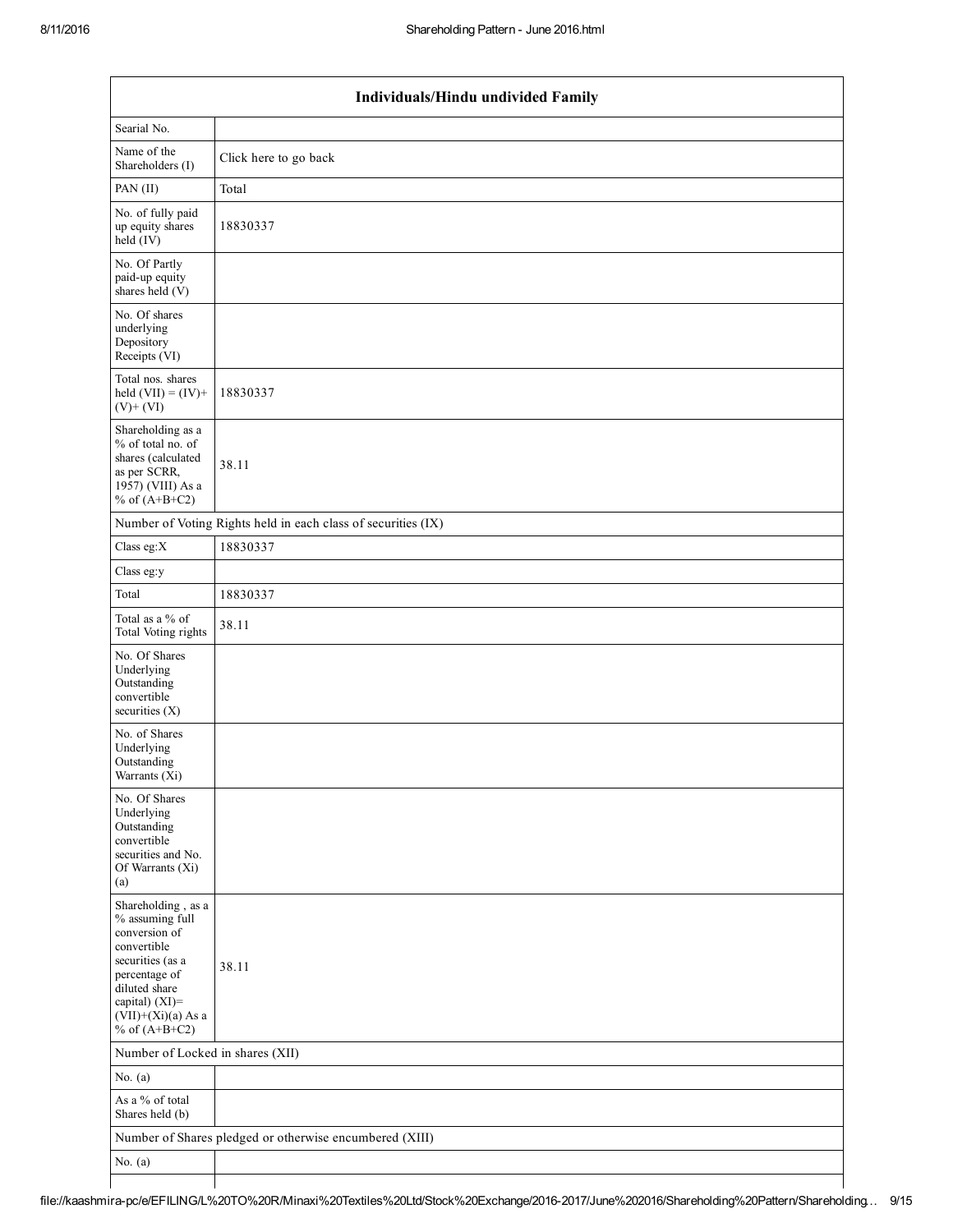| As a % of total<br>Shares held (b)                                   |          |
|----------------------------------------------------------------------|----------|
| Number of equity<br>shares held in<br>dematerialized<br>form $(XIV)$ | 18808337 |
| Reason for not providing PAN                                         |          |
| Reason for not<br>providing PAN                                      |          |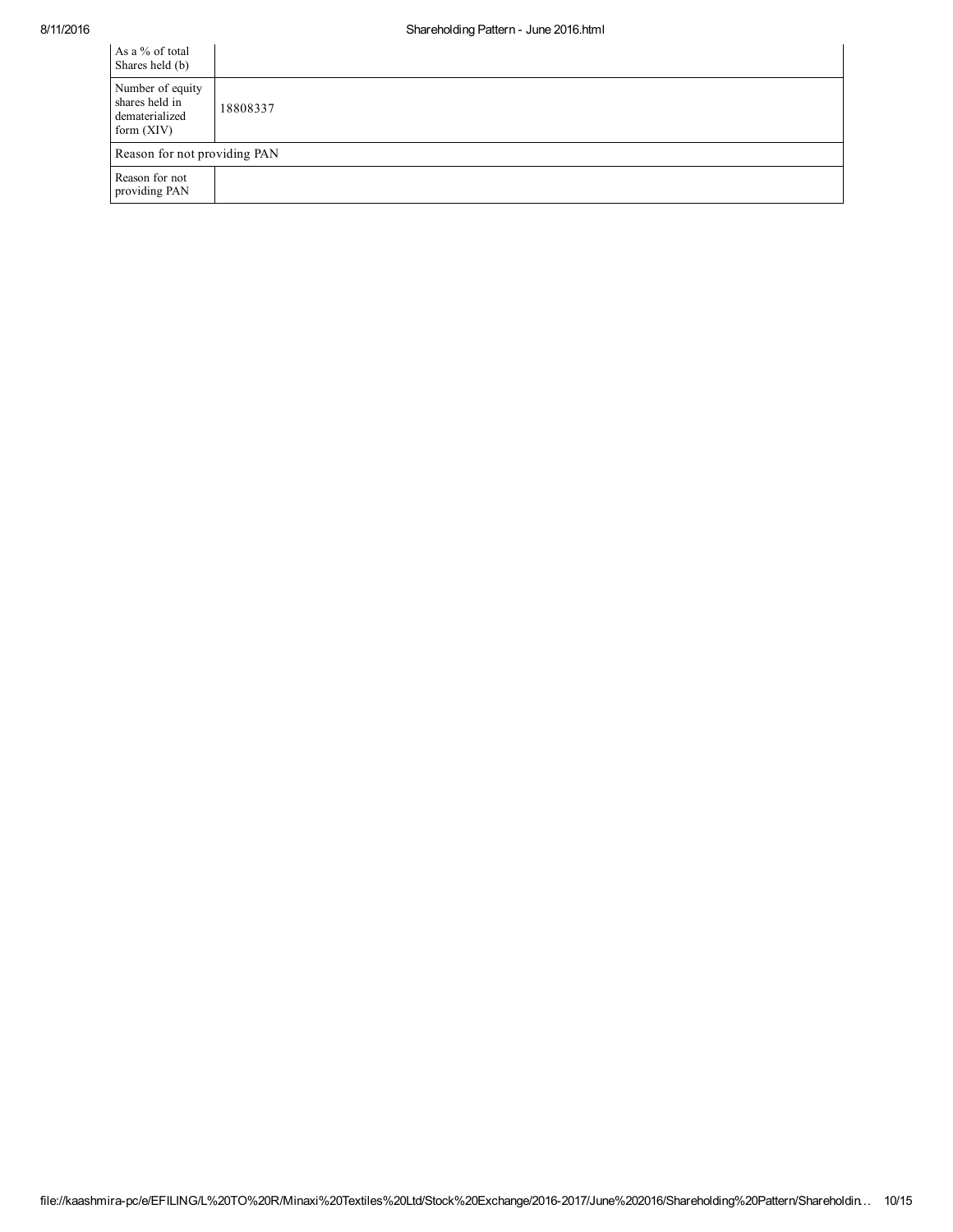|                                                                                                                                                                                      |                                                               |                                 |                                         | Individuals - ii. Individual shareholders holding nominal share capital in excess of Rs. 2 lakhs. |                          |
|--------------------------------------------------------------------------------------------------------------------------------------------------------------------------------------|---------------------------------------------------------------|---------------------------------|-----------------------------------------|---------------------------------------------------------------------------------------------------|--------------------------|
| Searial No.                                                                                                                                                                          | 1                                                             | $\overline{c}$                  | $\overline{\mathbf{3}}$                 | $\overline{4}$                                                                                    |                          |
| Name of the<br>Shareholders (I)                                                                                                                                                      | <b>MUKESH</b><br><b>PURSHOTTAMDAS</b><br><b>PATEL</b>         | <b>SUMAN S</b><br><b>ASRANI</b> | <b>SHAH KENUL</b><br><b>HEMANTKUMAR</b> | <b>SAROJDEVI</b><br><b>SATYANARAYAN</b><br><b>KABRA</b>                                           | Click here to<br>go back |
| PAN (II)                                                                                                                                                                             | ACJPP1373J                                                    | AAMPA4484G                      | EEFPS9765R                              | ABHPK6018L                                                                                        | Total                    |
| No. of fully paid<br>up equity shares<br>held (IV)                                                                                                                                   | 3333702                                                       | 743250                          | 535738                                  | 523190                                                                                            | 5135880                  |
| No. Of Partly<br>paid-up equity<br>shares held (V)                                                                                                                                   |                                                               |                                 |                                         |                                                                                                   |                          |
| No. Of shares<br>underlying<br>Depository<br>Receipts (VI)                                                                                                                           |                                                               |                                 |                                         |                                                                                                   |                          |
| Total nos. shares<br>held $(VII) = (IV) +$<br>$(V)+(VI)$                                                                                                                             | 3333702                                                       | 743250                          | 535738                                  | 523190                                                                                            | 5135880                  |
| Shareholding as a<br>% of total no. of<br>shares (calculated<br>as per SCRR,<br>1957) (VIII) As a<br>% of $(A+B+C2)$                                                                 | 6.75                                                          | 1.5                             | 1.08                                    | 1.06                                                                                              | 10.39                    |
|                                                                                                                                                                                      | Number of Voting Rights held in each class of securities (IX) |                                 |                                         |                                                                                                   |                          |
| Class eg: X                                                                                                                                                                          | 3333702                                                       | 743250                          | 535738                                  | 523190                                                                                            | 5135880                  |
| Class eg:y                                                                                                                                                                           |                                                               |                                 |                                         |                                                                                                   |                          |
| Total                                                                                                                                                                                | 3333702                                                       | 743250                          | 535738                                  | 523190                                                                                            | 5135880                  |
| Total as a % of<br>Total Voting rights                                                                                                                                               | 6.75                                                          | 1.5                             | 1.08                                    | 1.06                                                                                              | 10.39                    |
| No. Of Shares<br>Underlying<br>Outstanding<br>convertible<br>securities (X)                                                                                                          |                                                               |                                 |                                         |                                                                                                   |                          |
| No. of Shares<br>Underlying<br>Outstanding<br>Warrants (Xi)                                                                                                                          |                                                               |                                 |                                         |                                                                                                   |                          |
| No. Of Shares<br>Underlying<br>Outstanding<br>convertible<br>securities and No.<br>Of Warrants (Xi)<br>(a)                                                                           |                                                               |                                 |                                         |                                                                                                   |                          |
| Shareholding, as a<br>% assuming full<br>conversion of<br>convertible<br>securities (as a<br>percentage of<br>diluted share<br>capital) (XI)=<br>$(VII)+(X)$ As a %<br>of $(A+B+C2)$ | 6.75                                                          | 1.5                             | 1.08                                    | 1.06                                                                                              | 10.39                    |
| Number of Locked in shares (XII)                                                                                                                                                     |                                                               |                                 |                                         |                                                                                                   |                          |
| No. $(a)$                                                                                                                                                                            |                                                               |                                 |                                         |                                                                                                   |                          |
| As a % of total<br>Shares held (b)                                                                                                                                                   |                                                               |                                 |                                         |                                                                                                   |                          |
| Number of equity<br>shares held in                                                                                                                                                   | 3333702                                                       | 743250                          | 535738                                  | 523190                                                                                            | 5135880                  |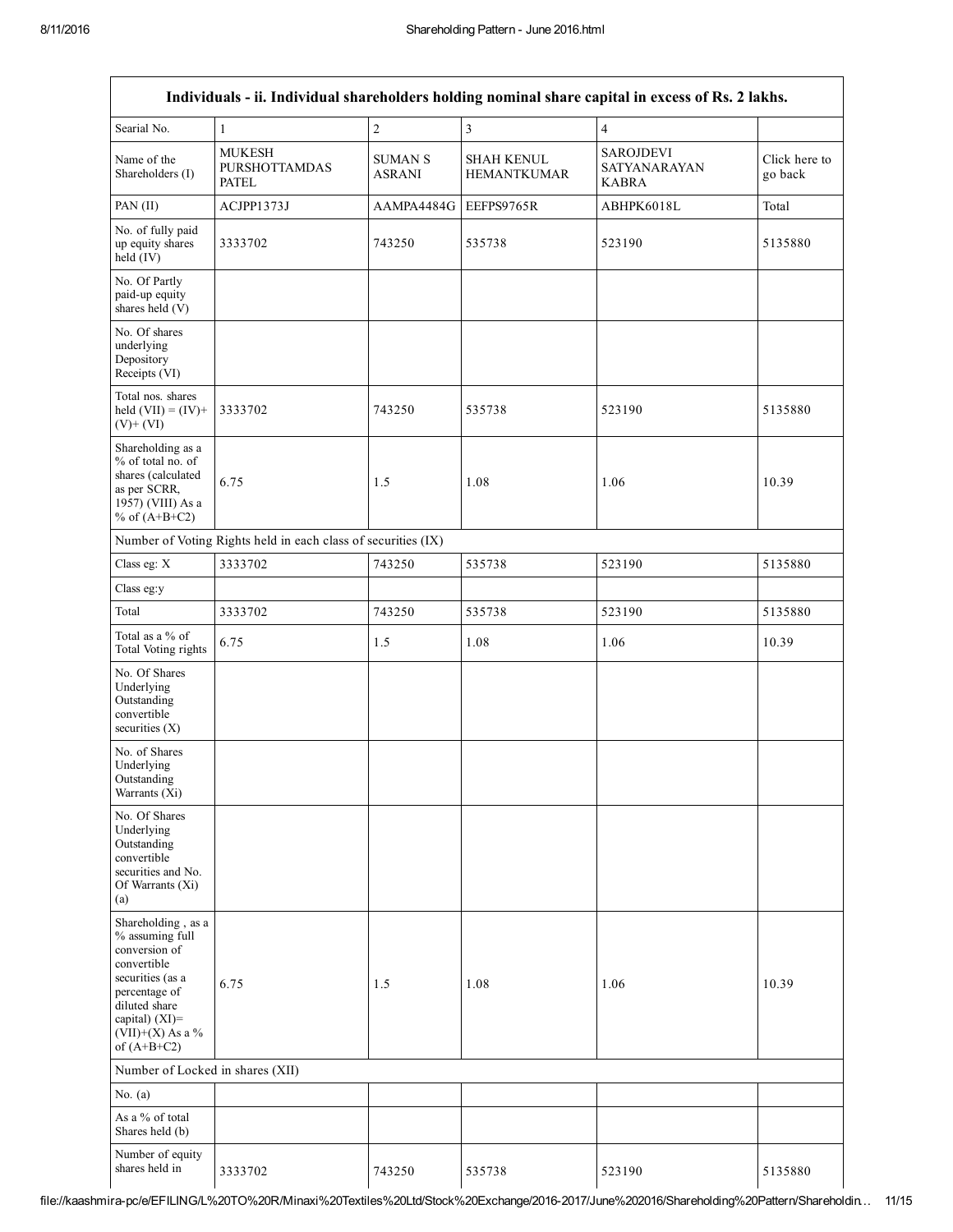| dematerialized<br>form $(XIV)$  |  |  |  |
|---------------------------------|--|--|--|
| Reason for not providing PAN    |  |  |  |
| Reason for not<br>providing PAN |  |  |  |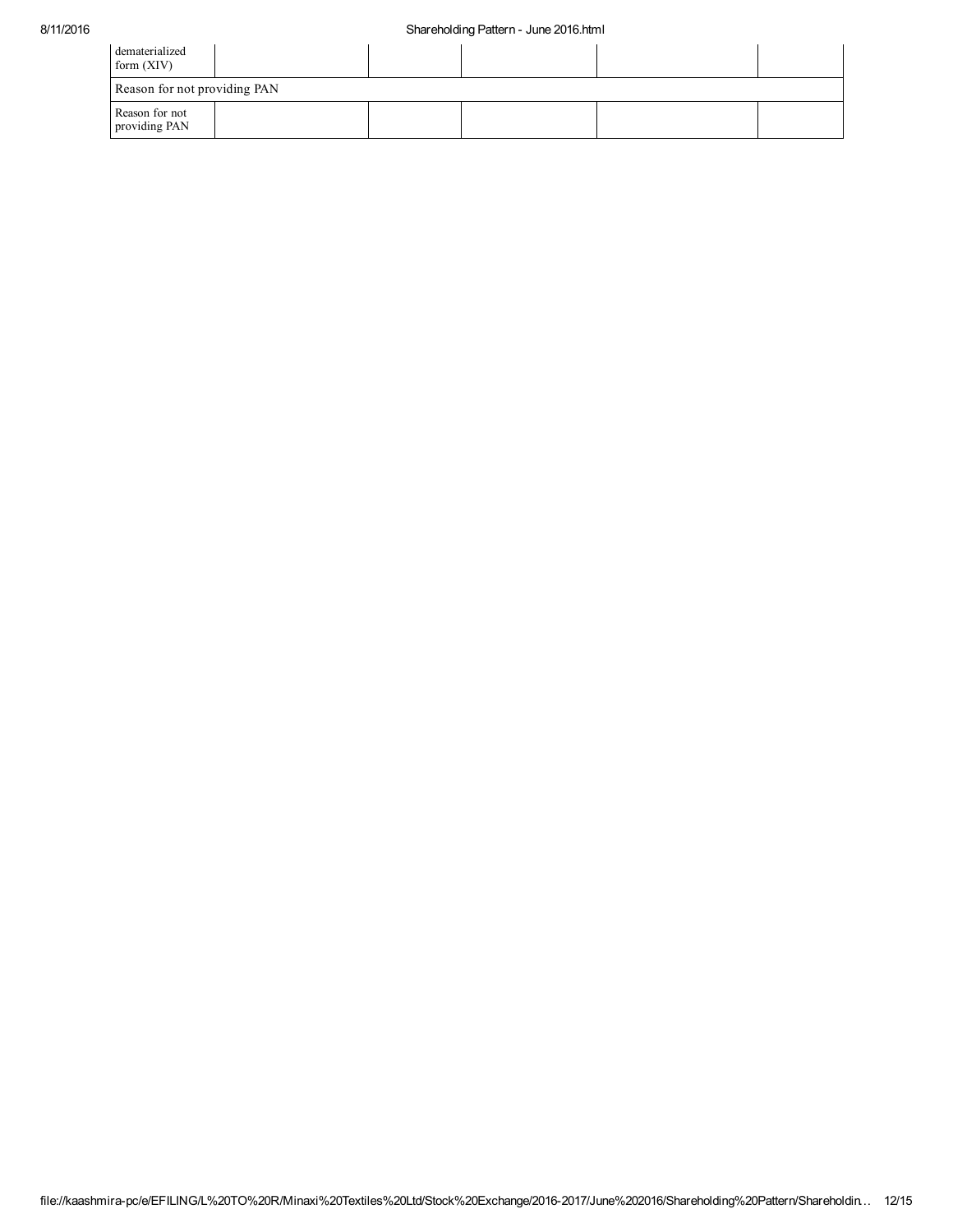| Any Other (specify)                                                                                                                                                                  |                            |                                                               |                                                  |                                                             |                          |  |  |  |
|--------------------------------------------------------------------------------------------------------------------------------------------------------------------------------------|----------------------------|---------------------------------------------------------------|--------------------------------------------------|-------------------------------------------------------------|--------------------------|--|--|--|
| Searial No.                                                                                                                                                                          | 1                          | $\overline{2}$                                                | 3                                                | $\overline{4}$                                              |                          |  |  |  |
| Category                                                                                                                                                                             | <b>Bodies</b><br>Corporate | Foreign<br>Individuals or NRI                                 | <b>Bodies Corporate</b>                          | <b>Bodies Corporate</b>                                     |                          |  |  |  |
| Category / More<br>than 1 percentage                                                                                                                                                 | Category                   | Category                                                      | More than 1 percentage of<br>shareholding        | More than 1 percentage of<br>shareholding                   |                          |  |  |  |
| Name of the<br>Shareholders (I)                                                                                                                                                      |                            |                                                               | <b>C D INTEGRATED</b><br><b>SERVICES LIMITED</b> | <b>MP PATEL</b><br><b>INFRASTRUCTURES PVT</b><br><b>LTD</b> | Click here to<br>go back |  |  |  |
| PAN (II)                                                                                                                                                                             |                            |                                                               | AABCC2483R                                       | AAGCM2205G                                                  | Total                    |  |  |  |
| No. of the<br>Shareholders (I)                                                                                                                                                       | 88                         | 15                                                            | 1                                                | 1                                                           | 103                      |  |  |  |
| No. of fully paid<br>up equity shares<br>$held$ (IV)                                                                                                                                 | 3501377                    | 99869                                                         | 1549506                                          | 1127830                                                     | 3601246                  |  |  |  |
| No. Of Partly<br>paid-up equity<br>shares held (V)                                                                                                                                   |                            |                                                               |                                                  |                                                             |                          |  |  |  |
| No. Of shares<br>underlying<br>Depository<br>Receipts (VI)                                                                                                                           |                            |                                                               |                                                  |                                                             |                          |  |  |  |
| Total nos. shares<br>held $(VII) = (IV) +$<br>$(V)+(VI)$                                                                                                                             | 3501377                    | 99869                                                         | 1549506                                          | 1127830                                                     | 3601246                  |  |  |  |
| Shareholding as a<br>% of total no. of<br>shares (calculated<br>as per SCRR,<br>1957) (VIII) As a<br>% of $(A+B+C2)$                                                                 | 7.09                       | 0.2                                                           | 3.14                                             | 2.28                                                        | 7.29                     |  |  |  |
|                                                                                                                                                                                      |                            | Number of Voting Rights held in each class of securities (IX) |                                                  |                                                             |                          |  |  |  |
| Class eg: X                                                                                                                                                                          | 3501377                    | 99869                                                         | 1549506                                          | 1127830                                                     | 3601246                  |  |  |  |
| Class eg:y                                                                                                                                                                           |                            |                                                               |                                                  |                                                             |                          |  |  |  |
| Total                                                                                                                                                                                | 3501377                    | 99869                                                         | 1549506                                          | 1127830                                                     | 3601246                  |  |  |  |
| Total as a % of<br>Total Voting rights                                                                                                                                               | 7.09                       | 0.2                                                           | 3.14                                             | 2.28                                                        | 7.29                     |  |  |  |
| No. Of Shares<br>Underlying<br>Outstanding<br>convertible<br>securities $(X)$                                                                                                        |                            |                                                               |                                                  |                                                             |                          |  |  |  |
| No. of Shares<br>Underlying<br>Outstanding<br>Warrants (Xi)                                                                                                                          |                            |                                                               |                                                  |                                                             |                          |  |  |  |
| No. Of Shares<br>Underlying<br>Outstanding<br>convertible<br>securities and No.<br>Of Warrants (Xi)<br>(a)                                                                           |                            |                                                               |                                                  |                                                             |                          |  |  |  |
| Shareholding, as a<br>% assuming full<br>conversion of<br>convertible<br>securities (as a<br>percentage of<br>diluted share<br>capital) (XI)=<br>$(VII)+(X)$ As a %<br>of $(A+B+C2)$ | 7.09                       | 0.2                                                           | 3.14                                             | 2.28                                                        | 7.29                     |  |  |  |